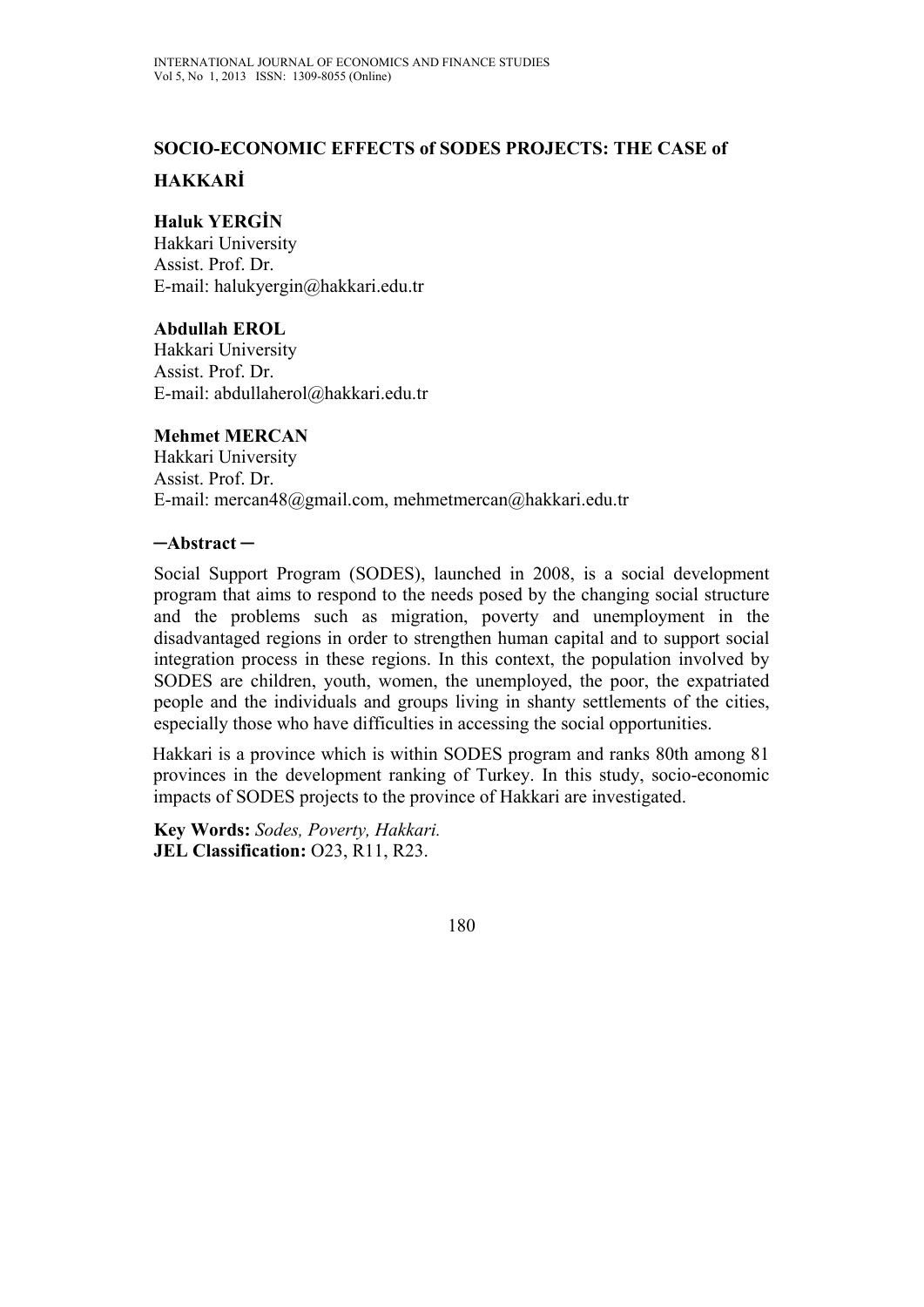# **1-Introduction**

Social Support Program (SODES) is a project which has been implemented for the disadvantaged classes in less developed regions of Turkey since 2008.

In this study economic and social impacts of SODES projects have generally been investigated since they were launched. The impacts on Hakkari included to the program in 2010 have comprehensively been investigated. Being in 80th rank among 81 provinces in development ranking for Hakkari makes this study important. In terms of the changes of past habits and life perspectives in society, these social projects are very important.

Since there is no academic study about SODES projects in literature, in this study both a general evaluation of SODES projects has been carried out and the projects implemented in the case of Hakkari, concrete outputs and socio-economic impacts have been analysed.

# **2. Demographic and Economic Status of Hakkari**

According to 2012 the total population of Hakkari is 279.982.The population by districts is as the following. Yüksekova; 113.871,Hakkari city centre; 82.423, Şemdinli;61.402 and Çukurca; 14.469 people.(www.nufusu.com).According to Turkish Statistical Institute (TUIK) data Hakkari ranks the 3rd with 13 % in unemployment rate.While Şırnak is the 1st (15.3), Diyarbakır is the 2nd (13.8) (www.tuik.gov.tr). While the Gross Domestic Product per cepita in Turkey is \$ 15.137, for Hakkâri it is \$ 4441 which is well below the avarage (www.tuik.gov.tr). The forced emigration in 1990's in Hakkâri has completely changed the structure of the city.

We can see many definitions for the concept of migration (Tekeli, 2007). Migration is a concept that includes the concept of mobility. It rather refers to a dynamic process. Mentioning the main underlying factor or only one factor for migration phenomenon and especially relating it with livelihood stand as a missing description today (Uzunoğlu H, 2006).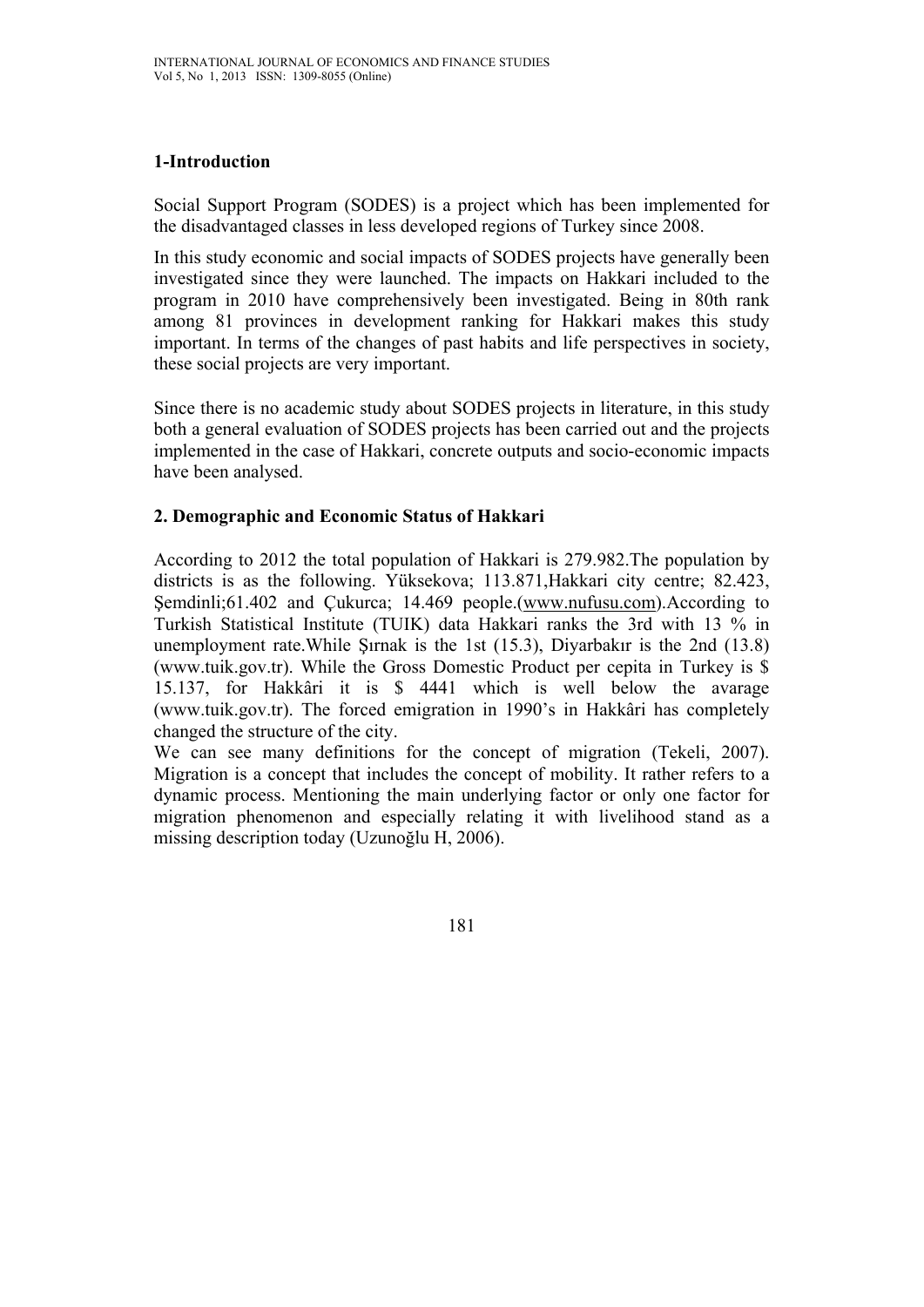We can see the migration phenomenon after 1950's in terms of Turkey. Within the country both rural to urban migration and out of the country happened. Migration out of villages into cities started in 1950's has still been going on. Industrial development and facilitation of transport and communication are among the factors accelerating the internal migration in our country (Şimşek E, Gürler Z, 1994). In addition, the country or rural population before 1927's was almost by three times of the urban population. In 2012 this rate almost reversed. As can be seen in the following table, urban population became almost the three times of rural population.

| Table 1. Distribution of Croan-Kural Population in Turkey by Tears |                         |                   |                       |            |                   |
|--------------------------------------------------------------------|-------------------------|-------------------|-----------------------|------------|-------------------|
| Years                                                              | <b>Total population</b> | <b>Urban</b>      | <b>Urban</b>          | Rural      | Rural             |
|                                                                    |                         | <b>Population</b> | <b>Population</b> (%) | Population | Population $(\%)$ |
| 1927                                                               | 13.648.270              | 3.305.879         | 24 22                 | 10.342.391 | 75 78             |
| 2013                                                               | 75.627.384              | 58.448.431        | 77.28                 | 17 178 953 | 22.71             |

**Table 1: Distribution of Urban-Rural Population in Turkey by Years** 

Rural-urban migration wasn't previously considered as a problem, urbanization was seen as the sign of modernization. In this context, when the modernization is defined as the phenomena such as industrialization, urbanization, bureaucracy, secularization and individualization emerged in West Europe and North America, urbanization appears as the sign of modernization (Giddens, 2005).

The relation of rural to urban migration with especially government policies and industrialization broke through in the early stages of Republic. In this context, the founders of the Young Republic, gave great importance to the appearance of cities (İnan, 1972). Young Republican governors made most of the investments to the urban cities. When it was thought that the rural population was almost three times of urban population in that period, the taxes spent largely on urban cities show how important hint it is in terms of the value to the urban cities.

When we consider the migration event emerged in Eastern and South-eastern Anatolia after 1985's, it appears as a result of village evacuations rather than industrialization. With State of Emergency Act (OHAL) published in 1983, "prohibiting the settlement in certain parts of the region, limiting the entrance to certain settlements and exit from them, evacuating certain settlements or conveying them to other locations" became possible.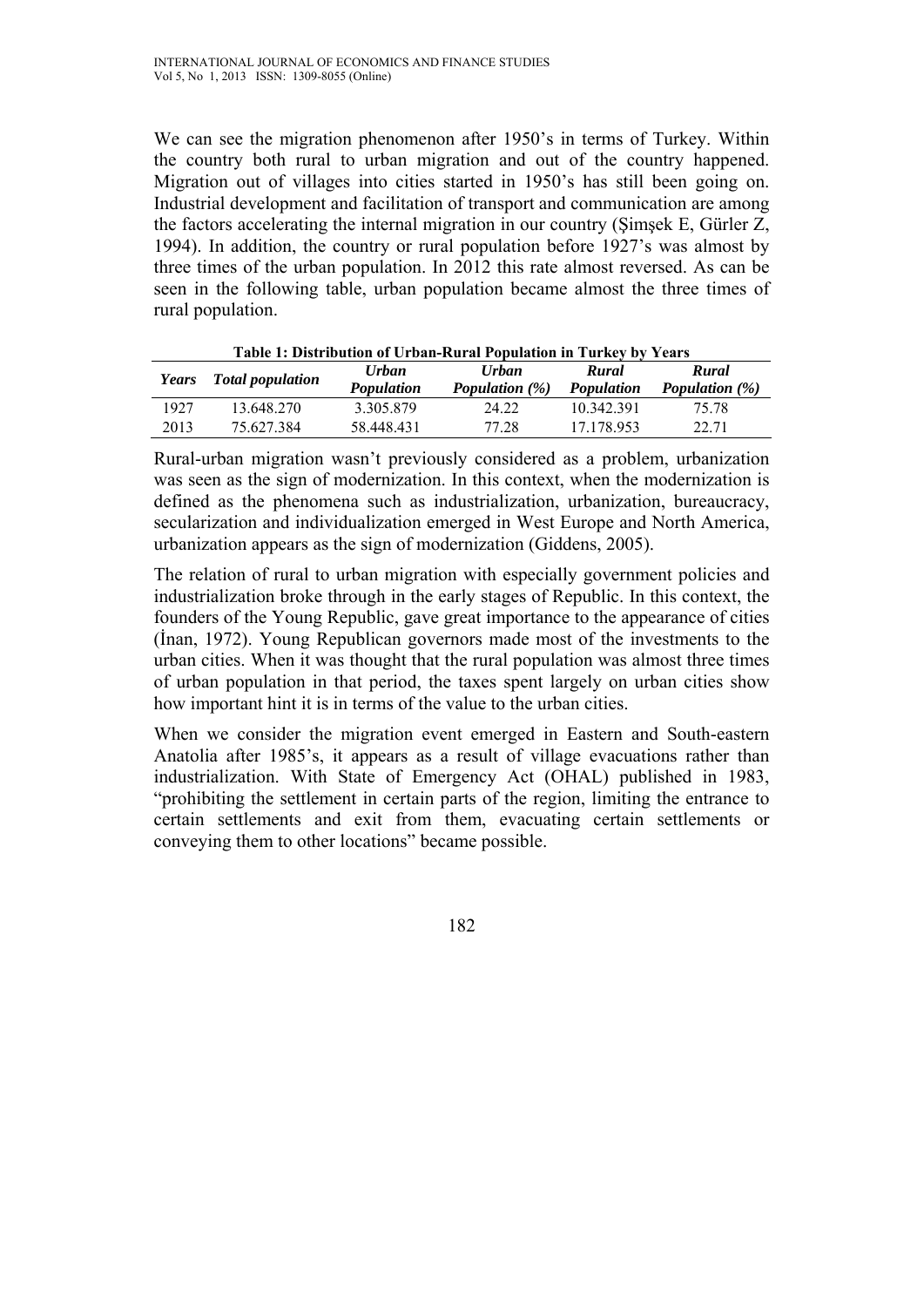This migration phenomenon today still continues to produce socio-psychological results such as socio-economic, political consequences. Migration issue is not restricted only with the immigrants or the people in the region. Immigrated metropolis are also affected negatively from the issue, even this occasionally causes the problems affecting the whole country. It is estimated that about 2500 villages were evacuated and burned in 1993/94. It is thought that this number increased to 3000 in the last months of 1995 (Mazlumder report, 1995).

The population amount and changes of Hakkari, which is in the State of Emergency (OHAL), between 1985 and 2000 are especially striking. While the population was 20754 in 1985, this rate increased to 30407 in 1990.While the population was 57077 in 1997, it became 58145 in 2000 (Mazlumder Report, 1995).Therefore, the migration happened both internally and externally from 1985 proportionally displays also the urban population increase.

 Nearly 50.000 people immigrated to Hakkari city center from 1985 to 2000. This corresponds to approximately two thirds of the population in the city center. This rate significantly affected the living quarters of the city and city-dwellers. As a result of rural to urban migrations, an unemployment problem occurred largely

# **3. Sodes Projects and Hakkari Practices**

Legislation: SODES (Social Support Program) was created by 2008/11 Prime Ministry's circular including the GAP (South-eastern Anatolian Project) Action Plan prepared in order to complete the Regional Development Projects between 2008-2012 published in Official Journal No.26,910 on 18th June, 2008 and in this context by State Planning Organization (Official Journal,2011). In the ranking according to the criterion of socio-economic development of provinces Hakkari ranks 80th in 81 countries. (dika.org.tr)

**SODES:** The provision of social development was constructed as an important component and SODES (Social Support Program) was created under the components of "employment", "social inclusion" and "culture, arts and sports" for the people-oriented projects that the governor's offices take responsibilities in order to provide the social needs as soon as possible.

The most important aims of SODES are listed below:

• To resolve the social problems caused by poverty, migration and urbanization,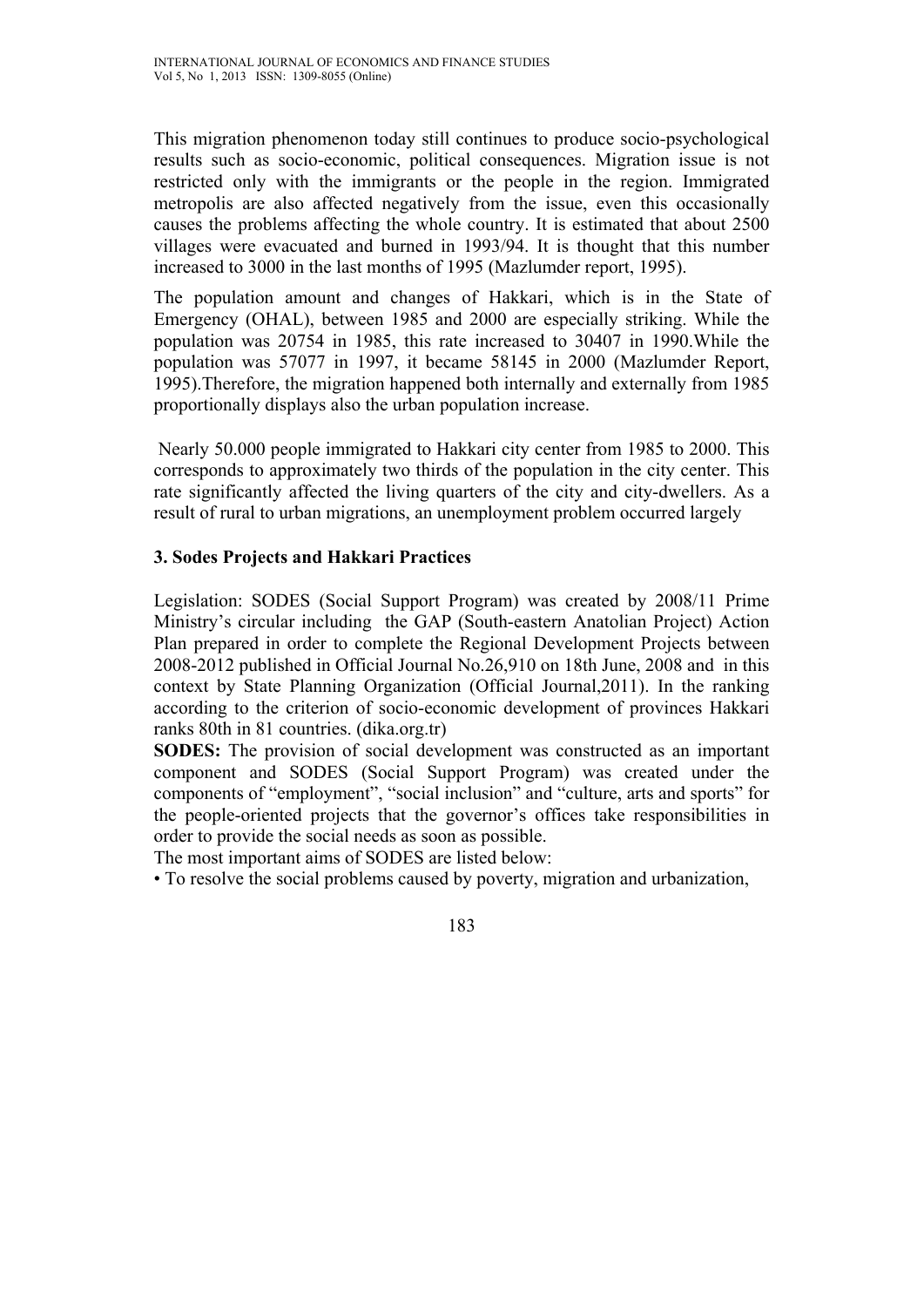• To contribute to the development of human capital,

• To ensure the social integration,

• To ensure the participation of the disadvantageous classes of society in economic and social life more actively,

• To help to express the children, young and women in the region better through cultural, artistic and sports activities,

• To support to provide the qualified labour in the required fields depending on increasing investments in the region,

• To respond the needs posed by the changing social structure.

The provinces covered by SODES are Adıyaman, Batman, Diyarbakır, Gaziantep, Kilis, Mardin, Siirt, Şanlıurfa and Şırnak in GAP (Southeastern Anatolian Project) and Ağrı, Ardahan, Bayburt, Bingöl, Bitlis, Elazığ, Erzincan, Erzurum, Gümüşhane, Iğdır, Hakkari, Kars, Malatya, Muş, Tunceli and Van in DAP (Eastern Anatolian Project).In addition, in 2011 Adana, Mersin, Osmaniye, Kahramanmaraş and Hatay are planned to be included in the program as pilot provinces with a different application model.

Segments of population covered by SODES are the poor, the people who do not get the opportunities of the city, children, the young, women, and the unemployed, the immigrant to the city and individuals and groups of people living in slum areas. SODES projects create new opportunities for the disadvantaged classes having troubles in participating the social life effectively and they provide the integration for the urban life. In this respect, SODES projects contribute to the realization of social restoration nationally by beginning with the implemented provinces (Özkan, 2011).

Components: SODES consists of three components as employment, social inclusion and culture, arts and sports.

**1. Component of employment:** With the projects under this component it is aimed to increase the employability, to improve the qualified labour and the professional knowledge and experiences in the fields appropriate for the needs in the province and region, to facilitate the access to employment for the disadvantaged classes and to support the people who could start their own business.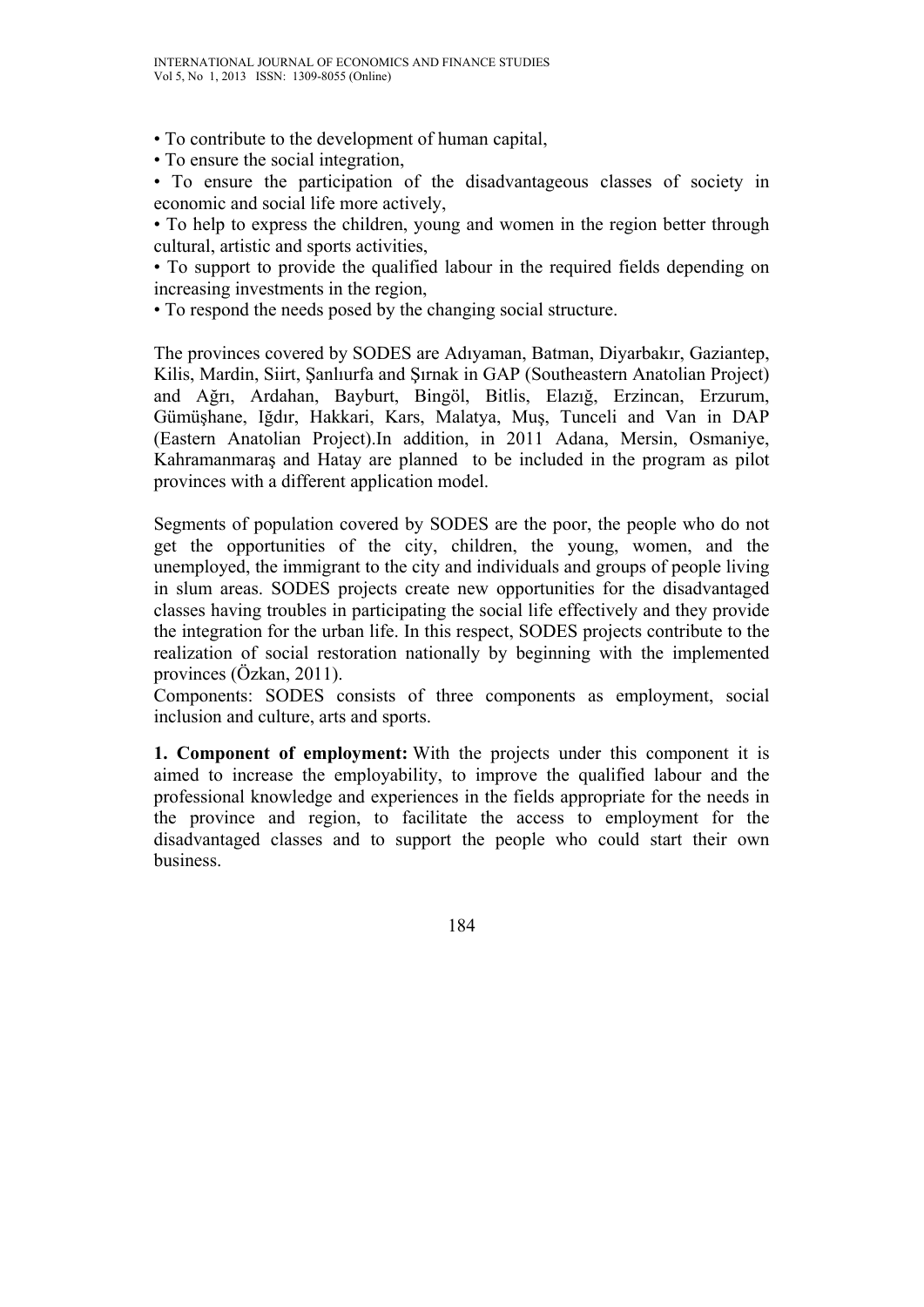**2. Component of social inclusion:** With the projects under this component it is anticipated to reduce the poverty, to support to provide maintenance for the poor getting social welfare, to raise the living standards of privileged classes of the society such as old, disabled, women and children and to increase the quality of services to these people.

**3. Component of Culture, Arts and Sports:** With the projects under this component it is anticipated to improve the cultural, artistic and sports activities needed by the society, to reveal the abilities of children and the young's by especially directing them to these activities and to help them to acquire useful habits for the society and themselves (www.sodes.gov.tr).

Although SODES projects started to be implemented in 2008, Hakkari was included in 2010.



Note Source: www.sodes.gov.tr (Access: 11.04.2011)

42.000.00 TL was paid for 398 projects in 2008 as the year that Hakkari was not included in SODES. Culture, arts and sports projects constitute of the most important part with 42.3 % and 17.764.030 TL.

#### **Figure 2: The number and cost of project supported by 2009 components**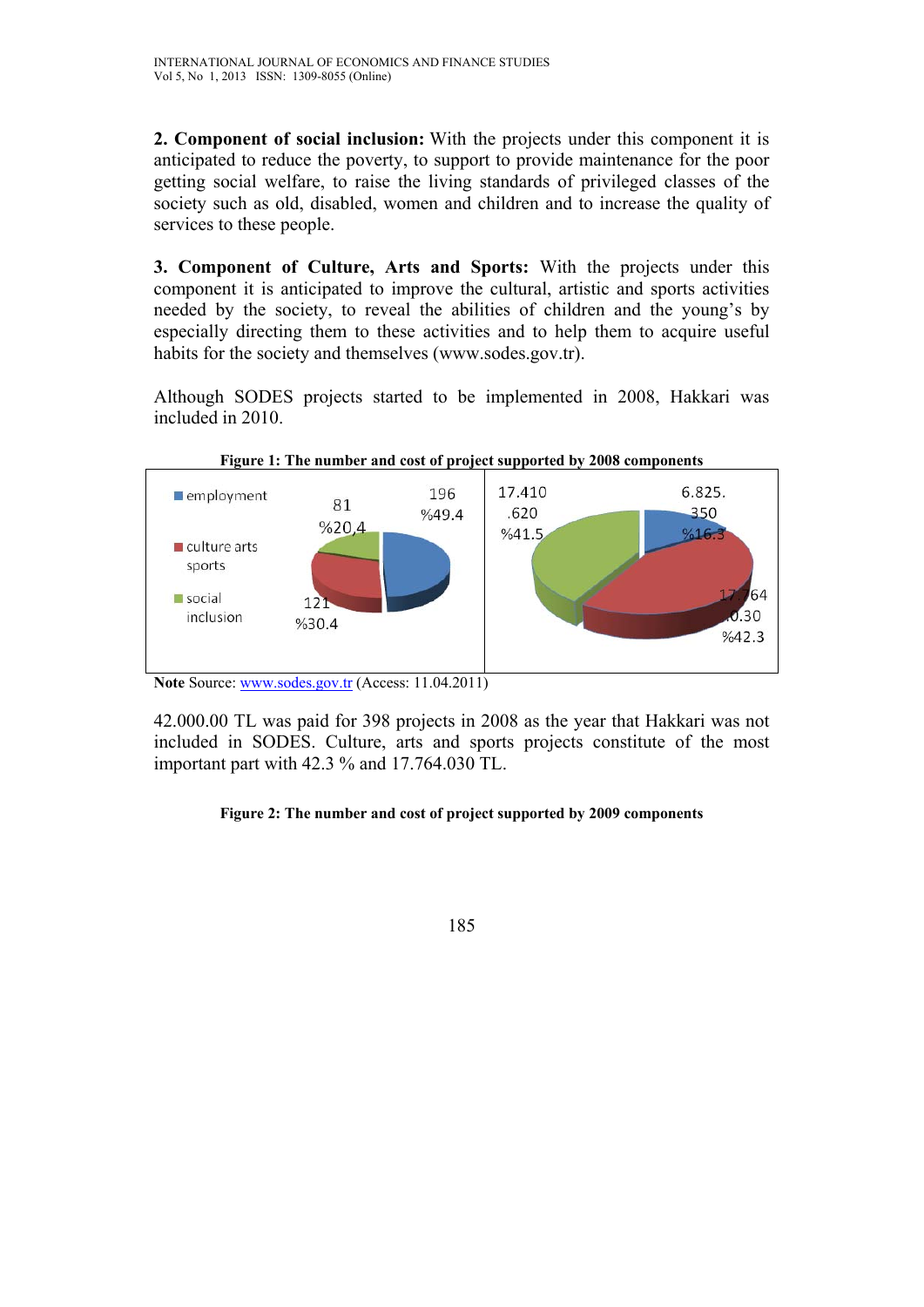

**Note** Source: www.sodes.gov.tr (Access: 11.04.2011)

91.864.300 TL was paid for 778 projects in 2009 as the year that Hakkari was not included in SODES again. Culture, arts and sports projects constitute of the most important part with 50% and 46.230.700 TL.



In 2010 Hakkari was included in SODES. In that year 1187 project was implemented and 150.027.000 TL was paid for these projects. However, in Hakkari 45 projects stated to be implemented and 5.092.000 TL in total was paid. In this year social projects rank 1st in terms of both number (501project) and cost (70.093.400).

#### **Figure 4: The number and cost of project supported by 2011 components**



Note Source: www.sodes.gov.tr (Access: 11.04.2011)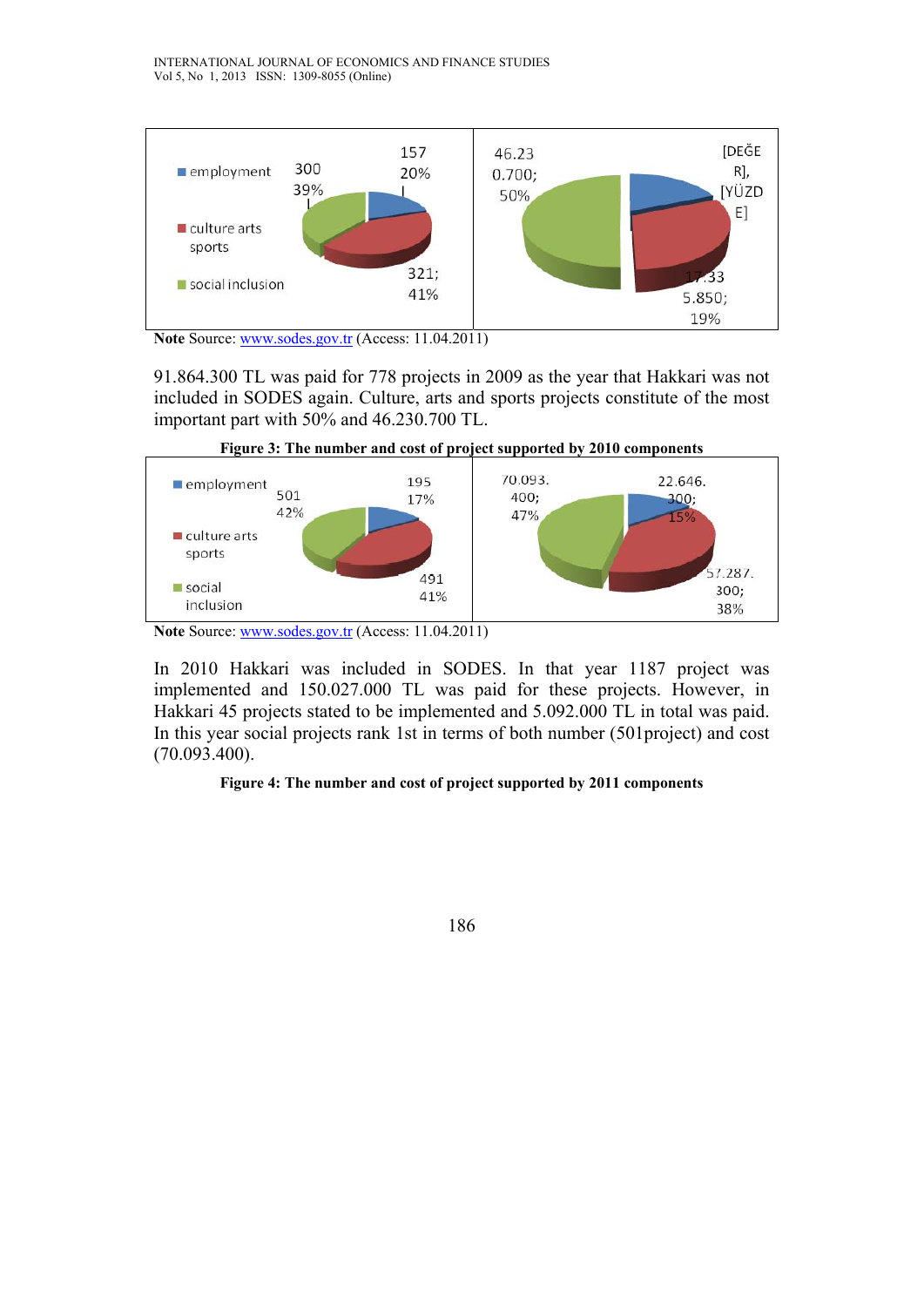

Note Source: www.sodes.gov.tr (Access: 11.04.2011)

1811 projects started to be implemented and 194.628.203 TL was paid in 2011. In this year employment projects stand out. While employment projects have 42 % of numerical rate (769 projects), they have 49 % of rate (94.951.221) in costs. 72 projects were implemented in Hakkari in 2011 and 6.178.478 TL was paid for these projects. (Hakkari Governor, SODES Project Coordination Office).



Note Source: www.sodes.gov.tr (Access: 11.04.2011)

Totally 1820 projects were implemented in 2012 and 195.865.810 TL was paid for these projects.When quantitively analyzed social projects have the most important share with 51 %.Again social projects rank 1st with 116.413.785 TL in terms of payments. 63 projects were implemented in total in Hakkari in 2012.

187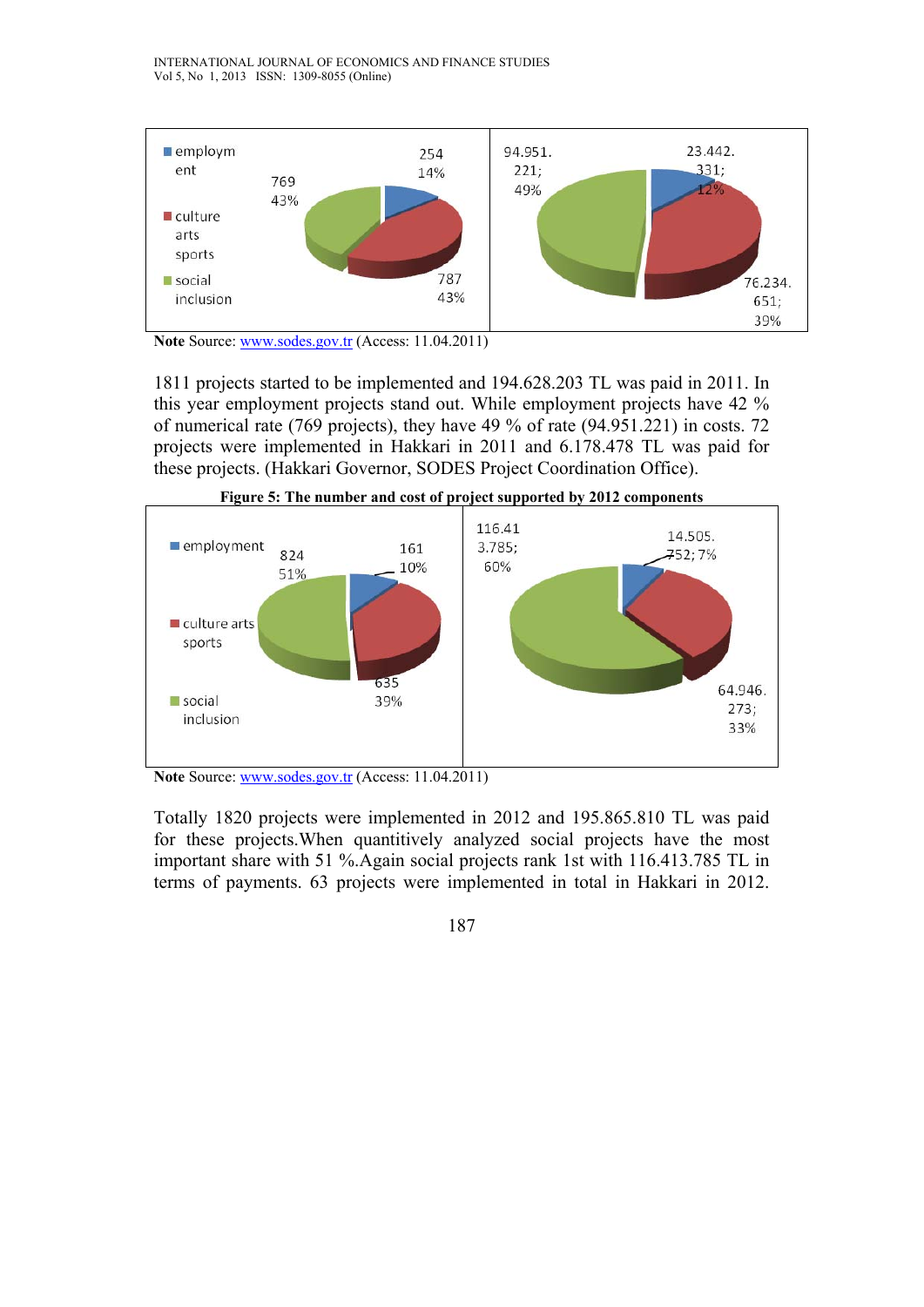5.830.000 TL was paid for these projects. Although there was a 12 % of decrease in project number compared to 2011, there was no significant change in the paid amount (Hakkari Governor, SODES Project Coordination Office).

According to the data from Hakkari Governor, SODES Project Coordination Office, concrete outputs for Hakkari by years are as the following:

Within the projects in 2010 and 2011

a) 120 people were employed as full-time and 53 people were employed as halftime.

b) 86 children's playgrounds were built.

c) 10 libraries were established and 20000 books were purchased.

d) 11 youth's center and 6 women's center were opened.

e) 14 study centers were opened.

f) 2500 students attended in SBS (placement exam) and LYS (undergraduate placement exam) courses.

g) 24 vocational training centers were established.

h) 90 vocational training courses in 38 branches were opened.

ı) 3000 trainees attended to the vocational training courses.

j) 2 synthetic pitches and 21 district pitches were built.

k) Equipment needs of 50 kindergarten were met.

m) Scholarships for 115 students and housing support for 120 students were ensured.

Expectations for the projects in 2012 are as the following:

a) 53 people will be employed as full-time.

b) 22 people will be employed as half- time.

c) 8 youth's centers and 4 women's centers will be opened.

d) 10 study centers will be opened and training support for 3000 students will be provided.

e) 16 vocational training workshops will be opened.

f) 600 students will be trained in 90 vocational training course.

g) 1 synthetic pitch, 7 district pitches and 27 children's play gardens will be built.

h) 300 students will attend in the trip out of the province.

ı) Scholarships for 115 students and housing support for 120 students will be provided.

Concrete outputs for 2010 -2012 were given above. We can see that these data is not in a great amount. Such result is presumptive for a normal-middle sized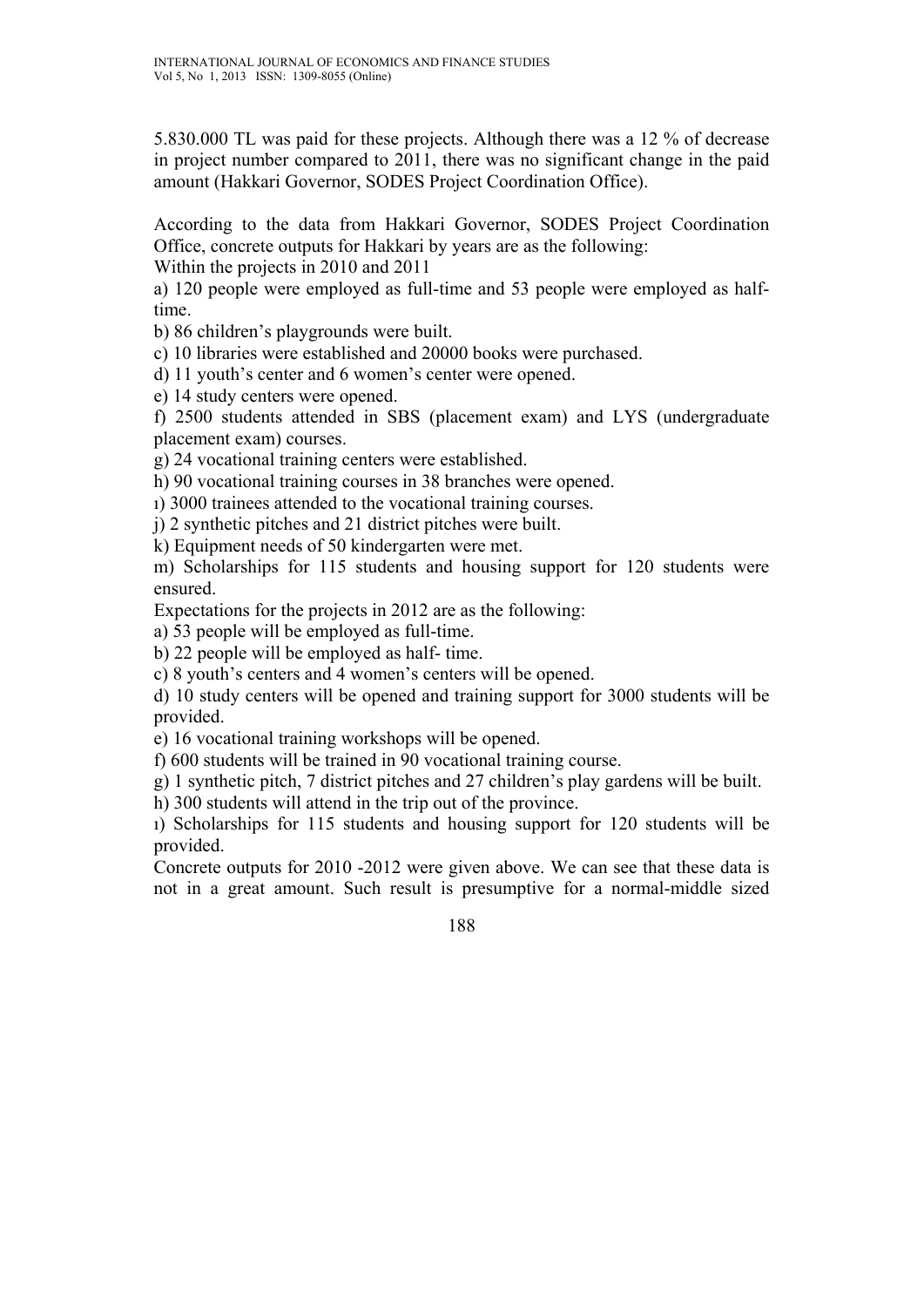province. When it comes to a small and one of the smallest provinces of Turkey such as Hakkari, change can be said to be important.

In another issue, the orientation of rural-urban migrated people to the urban life and employment of them by training vocationally make the projects very important. It is stated that SPO (State Planning Organization) and governorships should work in harmony and be more effective, clearer and faster, so that SODES projects would be more effective (SODES Evaluation Meeting, 2011).

#### **Result and Policy Implications**

SODES (Social Support Program) has been implemented in a total of 30 provinces including 16 provinces under DAP (Eastern Anatolia Project), 9 provinces under GAP (South-eastern Anatolia Project) and 5 pilot provinces.

SODES consisting of three components aims to generate employment for the disadvantaged class, to reduce poverty and to bring beneficial habits for the society. Project has generally leaded to positive developments in socio-economic and political issues in both GAP and DAP provinces. Since the disadvantaged classes and the poor especially consist of rural to urban immigrants, the importance of this project further increases. Women and children who are another disadvantaged classes widely utilized the outputs of this project. It also played a role in the holding back of the social tensions caused by socio-political and economic problems and in the change of past habits about the poverty understanding.

Many civilian and public institutions such as public institutions, Special Provincial and Country Admiration's, Municipalities, Local Government Associations, Universities, Public Professional Organizations and nongovernmental organizations can apply to SODES projects. Openness of project applications both to the public and to the non-governmental organizations provides an approach between the government, the non-governmental organizations and the society. When it is considered that there is an important politized opposition to government policies in the region especially in Hakkari, the function of this depolitized supporting and developmental project instruments gains more importance. Local people approaching to the direct support and helps of the government with "suspicious" symptoms think the SODES projects away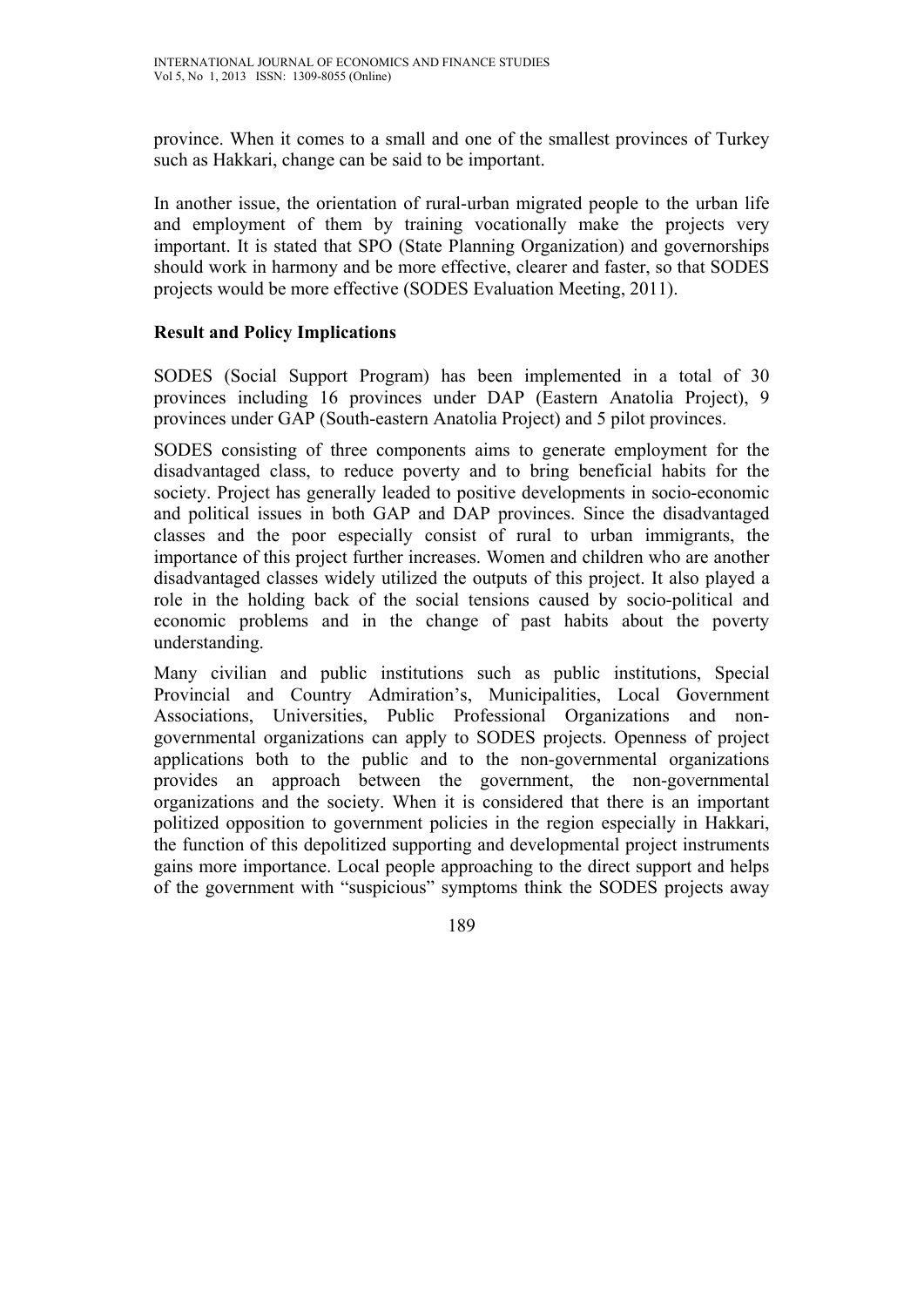from political concerns and try to utilize these projects. Although the amount of finance that SODES projects, which started to be implemented in Hakkari since 2010, provide was low, their socio-political and socio-economic impacts were high. These projects also helping the local people to realize their dreams about changing and developing themselves helped to rehabilitate the impaired functioning of society with the repressive interventions albeit partial.

# **References**

Üçdoğruk Ş (2002) "İzmir'deki iç göç hareketlerinin çok durumlu logit teknikle incelenmesi", *Bölgesel*, *D.E.Ü.İ.İ.B.F. Dergisi*, Cilt 17(1): p.157-183.

Pazarlıoğlu M. V. (2007). "İzmir örneğinde iç göçün ekonometrik analizi",

*Yönetim ve Ekonomi,* Cilt 14(1), p.121-135.

Giddens, A. (2005). Sosyoloji. Ankara: Aytaç Yayınevi

Hakkâri Valiliği, AB ve Proje Koordinasyon Merkezi/ SODES Proje Koordinayon **Ofisi** 

İnan, A. (1972) "Devletçilik ilkesi ve Türkiye Cumhuriyeti'nin birinci sanayi planı", Ankara: TTK Yayınları, p.121-122.

Mazlumder Raporu (1995) "Doğu ve Güneydoğu'da İç Göç Neden Ve Sonuçları." Özkan B (2011) "Sodes Etki Analizi Sonuç Raporu", *İpekyolu Kalkınma Ajansı*, 2011

Resmi Gazete, 26910 sayılı 18 Haziran 2008 tarihli Resmi Gazete,2008/11 Başbakanlık Genelgesi

SODES Değerlendirme Toplantısı, 8-9 Mart Ankara 2011)

Şimşek, E. ve Gürler, Z. (1994) "Kırdan kente göç olgusu ve kırsal sanayi", Türkiye 1. Tarım Ekonomisi Kongresi.

Tekeli, İ. (2007): "Türkiye'nin Göç Tarihindeki Değişik Kategorileri", Kökler ve Yollar, Türkiye'de Göç Süreçleri, İstanbul Bilgi Üniversitesi Yayınları, Der. :Ayhan Kaya, Bahar Şahin, p. 447–475.

Uzunoğlu H (2006) "İzmir'de iç göç dalgası" İzmir Ticaret Odası, AR&GE Bülten, 2006.

http://tuikapp.tuik.gov.tr/adnksdagitapp/adnks.zul, TUİK'in 2012 yılına ait Adrese Dayalı Nüfus Kayıt Sistemi (Adnks) Veri Tabanı'ndan alınmış veriler.

http://www.dika.org.tr/upload/archive/files/SosyoEkonomik%20G%C3%B6sterge ler%202011.pdf

http://www.nufusu.com/il/hakkari-nufusu